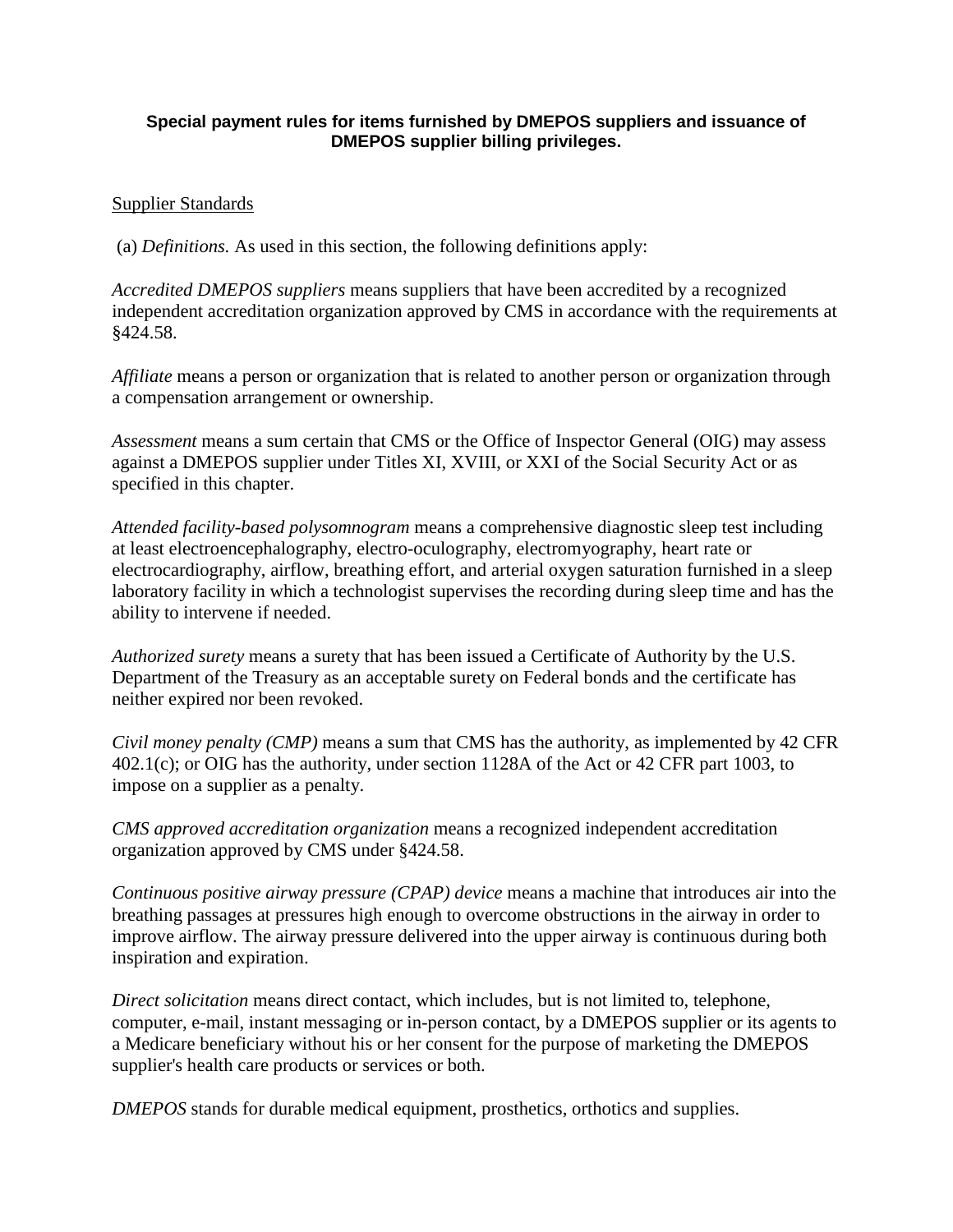*DMEPOS supplier* means an entity or individual, including a physician or a Part A provider, which sells or rents Part B covered items to Medicare beneficiaries and which meets the standards in paragraphs (c) and (d) of this section.

*Final adverse action* means one or more of the following actions:

(i) A Medicare-imposed revocation of any Medicare billing privileges.

(ii) Suspension or revocation of a license to provide health care by any State licensing authority.

(iii) Revocation for failure to meet DMEPOS quality standards.

(iv) A conviction of a Federal or State felony offense (as defined in §424.535(a)(3)(i) within the last 10 years preceding enrollment, revalidation, or re-enrollment.

(v) An exclusion or debarment from participation in a Federal or State health care program.

*Government-operated supplier* is a DMEPOS supplier owned or operated by a Federal, State, or Tribal entity.

*Independent accreditation organization* means an accreditation organization that accredits a supplier of DMEPOS and other items and services for a specific DMEPOS product category or a full line of DMEPOS product categories.

*Medicare covered items* means medical equipment and supplies as defined in section 1834(j)(5) of the Act.

*National Supplier Clearinghouse (NSC)* is the contractor that is responsible for the enrollment and re-enrollment process for DMEPOS suppliers.

*Penal sum* is the maximum obligation of the surety if a loss occurs.

*Rider* means a notice issued by a surety that a change in the bond has occurred or will occur.

*Sleep test* means an attended or unattended diagnostic test for a sleep disorder whether performed in or out of a sleep laboratory. The 'provider of the sleep test' is the individual or entity that directly or indirectly administers and/or interprets the sleep test and/or furnishes the sleep test device used to administer the sleep test.

*Sufficient evidence* means documents CMS may supply to the surety in order to establish that a DMEPOS supplier had received Medicare funds in excess of the amount due and payable under the statute and regulations, the amount of a CMP, or the amount of some other assessment against the DMEPOS supplier.

*Surety bond* means a bond issued by one or more sureties under 31 U.S.C. 9304 through 9308 and 31 CFR parts 223, 224, and 225.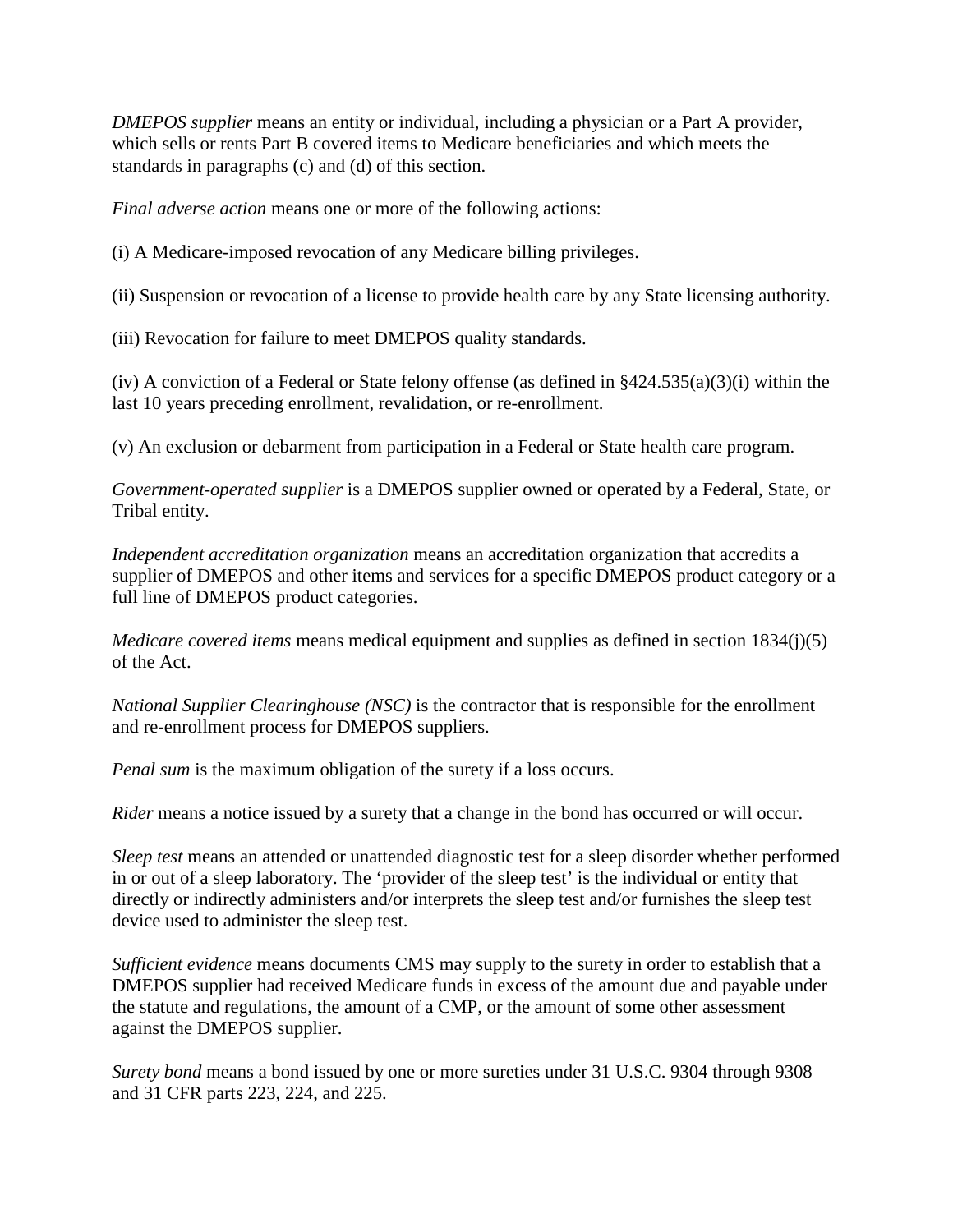*Unpaid claim* means an overpayment made by the Medicare program to the DMEPOS supplier for which the DMEPOS supplier is responsible, plus accrued interest that is effective 90 days after the date of the notice sent to the DMEPOS supplier of the overpayment. If a written agreement for payment, acceptable to CMS, is made, an *unpaid claim* also means a Medicare overpayment for which the DMEPOS supplier is responsible, plus accrued interest after the DME supplier's default on the arrangement.

(b) *General rule.* A DMEPOS supplier must meet the following conditions in order to be eligible to receive payment for a Medicare-covered item:

(1) The supplier has submitted a completed application to CMS to furnish Medicare-covered items including required enrollment forms. (The supplier must enroll separate physical locations it uses to furnish Medicare-covered DMEPOS, with the exception of locations that it uses solely as warehouses or repair facilities.)

(2) The item was furnished on or after the date CMS issued to the supplier a DMEPOS supplier number conveying billing privileges. (CMS issues only one supplier number for each location.) This requirement does not apply to items furnished incident to a physician's service.

(3) CMS has not revoked or excluded the DMEPOS supplier's privileges during the period which the item was furnished has not been revoked or excluded.

(4) A supplier that furnishes a drug used as a Medicare-covered supply with durable medical equipment or prosthetic devices must be licensed by the State to dispense drugs (A supplier of drugs must bill and receive payment for the drug in its own name. A physician, who is enrolled as a DMEPOS supplier, may dispense, and bill for, drugs under this standard if authorized by the State as part of the physician's license.)

(5) The supplier has furnished to CMS all information or documentation required to process the claim.

(c) *Application certification standards.* The supplier must meet and must certify in its application for billing privileges that it meets and will continue to meet the following standards:

(1) Operates its business and furnishes Medicare-covered items in compliance with the following applicable laws:

(i) Federal regulatory requirements that specify requirements for the provision of DMEPOS and ensure accessibility for the disabled.

(ii) State licensure and regulatory requirements. If a State requires licensure to furnish certain items or services, a DMEPOS supplier—

(A) Must be licensed to provide the item or service;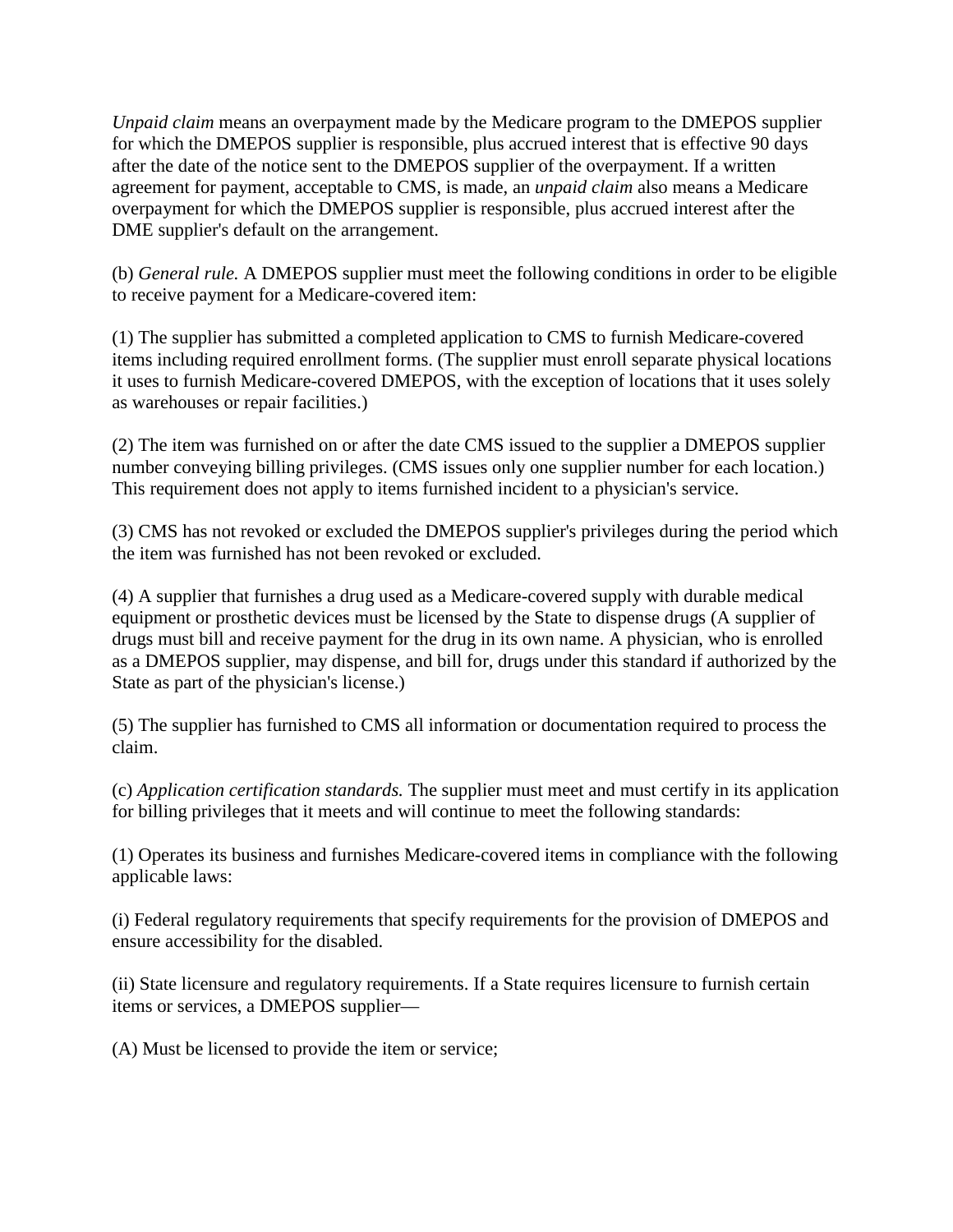(B) Must employ the licensed professional on a full-time or part-time basis, except for DMEPOS suppliers who are—

( *1* ) Awarded competitive bid contracts using subcontractors to meet this standard; or

( *2* ) Allowed by the State to contract licensed services as described in paragraph (c)(1)(ii)(C) of this section.

(C) Must not contract with an individual or other entity to provide the licensed services, unless allowed by the State where the licensed services are being performed; and

(iii) Local zoning requirements.

(2) Has not made, or caused to be made, any false statement or misrepresentation of a material fact on its application for billing privileges. (The supplier must provide complete and accurate information in response to questions on its application for billing privileges. The supplier must report to CMS any changes in information supplied on the application within 30 days of the change.);

(3) Must have the application for billing privileges signed by an individual whose signature binds a supplier;

(4) Fills orders, frabicates, or fits items from its own inventory or by contracting with other companies for the purchase of items necessary to fill the order. If it does, it must provide, upon request, copies of contracts or other documentation showing compliance with this standard. A supplier may not contract with any entity that is currently excluded from the Medicare program, any State health care programs, or from any other Federal Government Executive Branch procurement or nonprocurement program or activity;

(5) Advises beneficiaries that they may either rent or purchase inexpensive or routinely purchased durable medical equipment, and of the purchase option for capped rental durable medical equipment, as defined in §414.220(a) of this subchapter. (The supplier must provide, upon request, documentation that it has provided beneficiaries with this information, in the form of copies of letters, logs, or signed notices.);

(6) Honors all warranties expressed and implied under applicable State law. A supplier must not charge the beneficiary or the Medicare program for the repair or replacement of Medicare covered items or for services covered under warranty. This standard applies to all purchased and rented items, including capped rental items, as described in §414.229 of this subchapter. The supplier must provide, upon request, documentation that it has provided beneficiaries with information about Medicare covered items covered under warranty, in the form of copies of letters, logs, or signed notices;

(7) Maintains a physical facility on an appropriate site. An appropriate site must meet all of the following: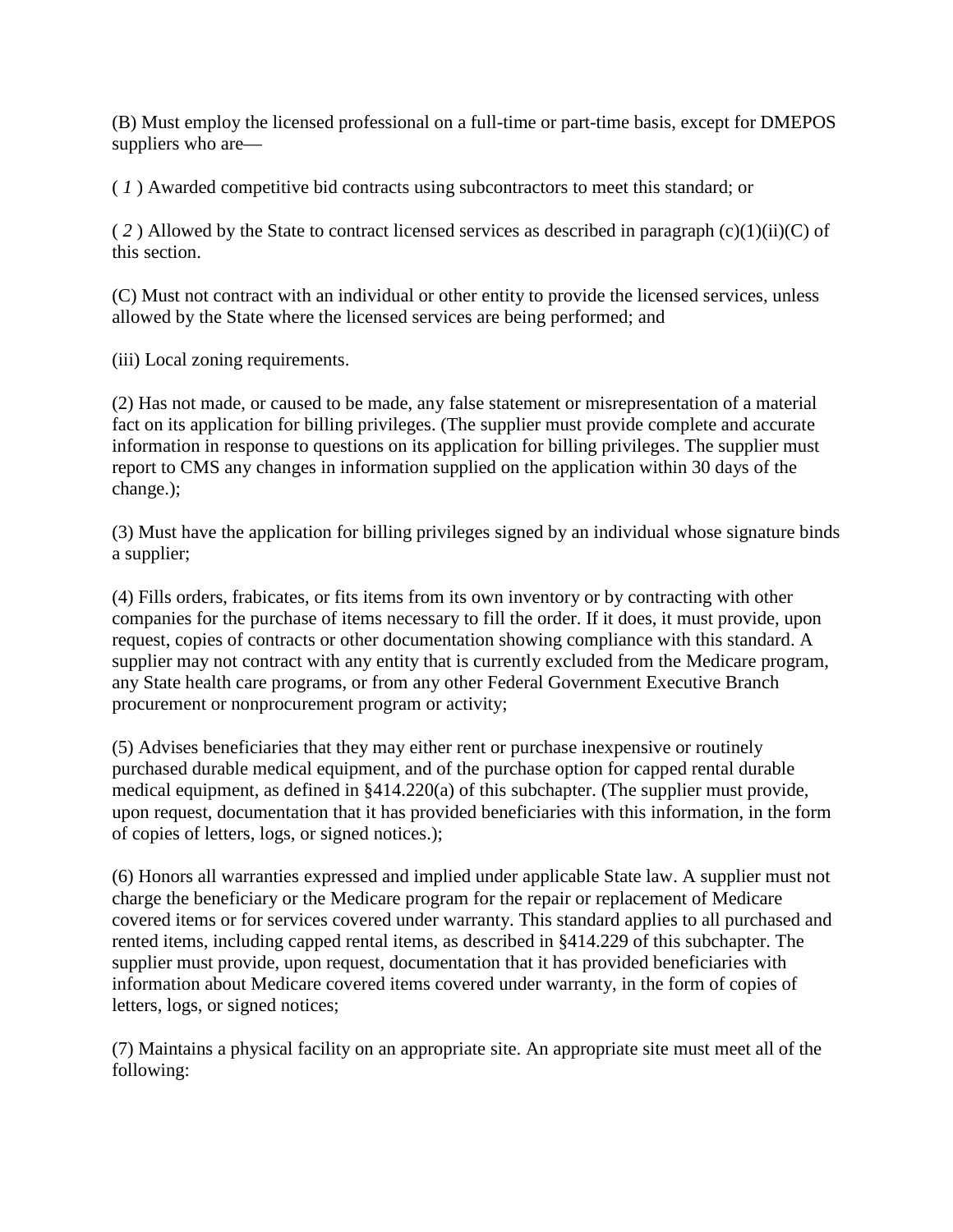(i) Must meet the following criteria:

(A) Except for State-licensed orthotic and prosthetic personnel providing custom fabricated orthotics or prosthetics in private practice, maintains a practice location that is at least 200 square feet beginning—

( *1* ) September 27, 2010 for a prospective DMEPOS supplier;

( *2* ) The first day after termination of an expiring lease for an existing DMEPOS supplier with a lease that expires on or after September 27, 2010 and before September 27, 2013; or

( *3* ) September 27, 2013, for an existing DMEPOS supplier with a lease that expires on or after September 27, 2013.

(B) Is in a location that is accessible to the public, Medicare beneficiaries, CMS, NSC, and its agents. (The location must not be in a gated community or other area where access is restricted.)

(C) Is accessible and staffed during posted hours of operation.

(D) Maintains a permanent visible sign in plain view and posts hours of operation. If the supplier's place of business is located within a building complex, the sign must be visible at the main entrance of the building or the hours can be posted at the entrance of the supplier.

(E) Except for business records that are stored in centralized location as described in paragraph  $(c)(7)(ii)$  of this section, is in a location that contains space for storing business records (including the supplier's delivery, maintenance, and beneficiary communication records).

(F) Is in a location that contains space for retaining the necessary ordering and referring documentation specified in §424.516(f).

(ii) May be the centralized location for all of the business records and the ordering and referring documentation of a multisite supplier.

(iii) May be a "closed door" business, such as a pharmacy or supplier providing services only to beneficiaries residing in a nursing home, that complies with all applicable Federal, State, and local laws and regulations. "Closed door" businesses must comply with all the requirements in this paragraph.

(8) Permits CMS, the NSC, or agents of CMS or the NSC to conduct on-site inspections to ascertain supplier compliance with the requirements of this section.

(9) Maintains a primary business telephone that is operating at the appropriate site listed under the name of the business locally or toll-free for beneficiaries.

(i) Cellular phones, beepers, or pagers must not be used as the primary business telephone.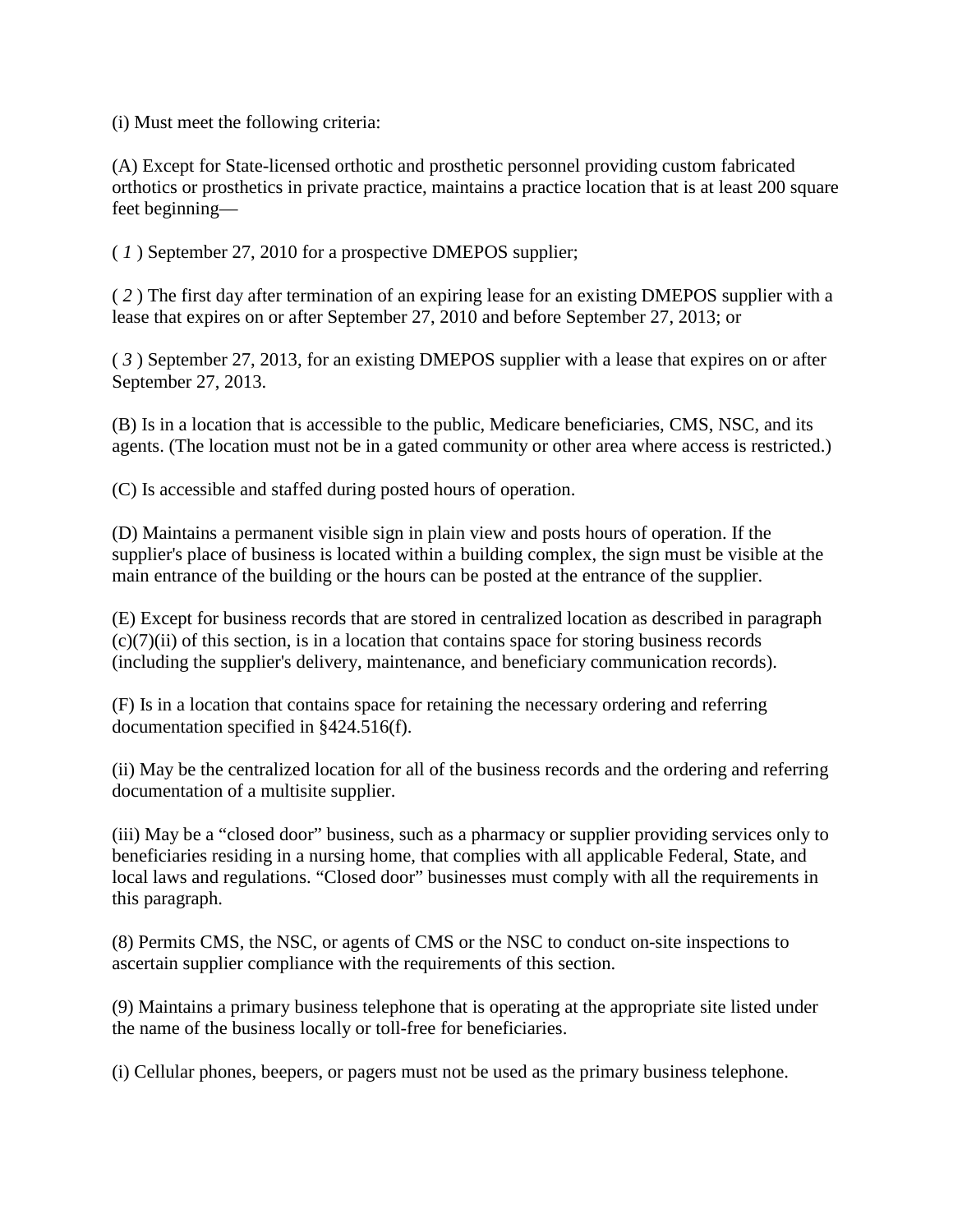(ii) Calls must not be exclusively forwarded from the primary business telephone listed under the name of the business to a cellular phone, beeper, or pager.

(iii) Answering machines, answering services, facsimile machines or combination of these options must not be used exclusively as the primary business telephone during posted operating hours.

(10) Has a comprehensive liability insurance policy in the amount of at least \$300,000 that covers both the supplier's place of business and all customers and employees of the supplier. In the case of a supplier that manufactures its own items, this insurance must also cover product liability and completed operations. Failure to maintain required insurance at all times will result in revocation of the supplier's billing privileges retroactive to the date the insurance lapsed;

(11) Agree not to make a direct solicitation (as defined in §424.57(a)) of a Medicare beneficiary unless one or more of the following applies:

(i) The individual has given written permission to the supplier or the ordering physician or nonphysician practitioner to contact them concerning the furnishing of a Medicare-covered item that is to be rented or purchased.

(ii) The supplier has furnished a Medicare-covered item to the individual and the supplier is contacting the individual to coordinate the delivery of the item.

(iii) If the contact concerns the furnishing of a Medicare-covered item other than a covered item already furnished to the individual, the supplier has furnished at least one covered item to the individual during the 15-month period preceding the date on which the supplier makes such contact.

(12) Must be responsible for the delivery of Medicare covered items to beneficiaries and maintain proof of delivery. (The supplier must document that it or another qualified party has at an appropriate time, provided beneficiaries with necessary information and instructions on how to use Medicare-covered items safely and effectively);

(13) Must answer questions and respond to complaints a beneficiary has about the Medicarecovered item that was sold or rented. A supplier must refer beneficiaries with Medicare questions to the appropriate carrier. A supplier must maintain documentation of contacts with beneficiaries regarding complaints or questions;

(14) Must maintain and replace at no charge or repair directly, or through a service contract with another company, Medicare-covered items it has rented to beneficiaries. The item must function as required and intended after being repaired or replaced;

(15) Must accept returns from beneficiaries of substandard (less than full quality for the particular item or unsuitable items, inappropriate for the beneficiary at the time it was fitted and rented or sold);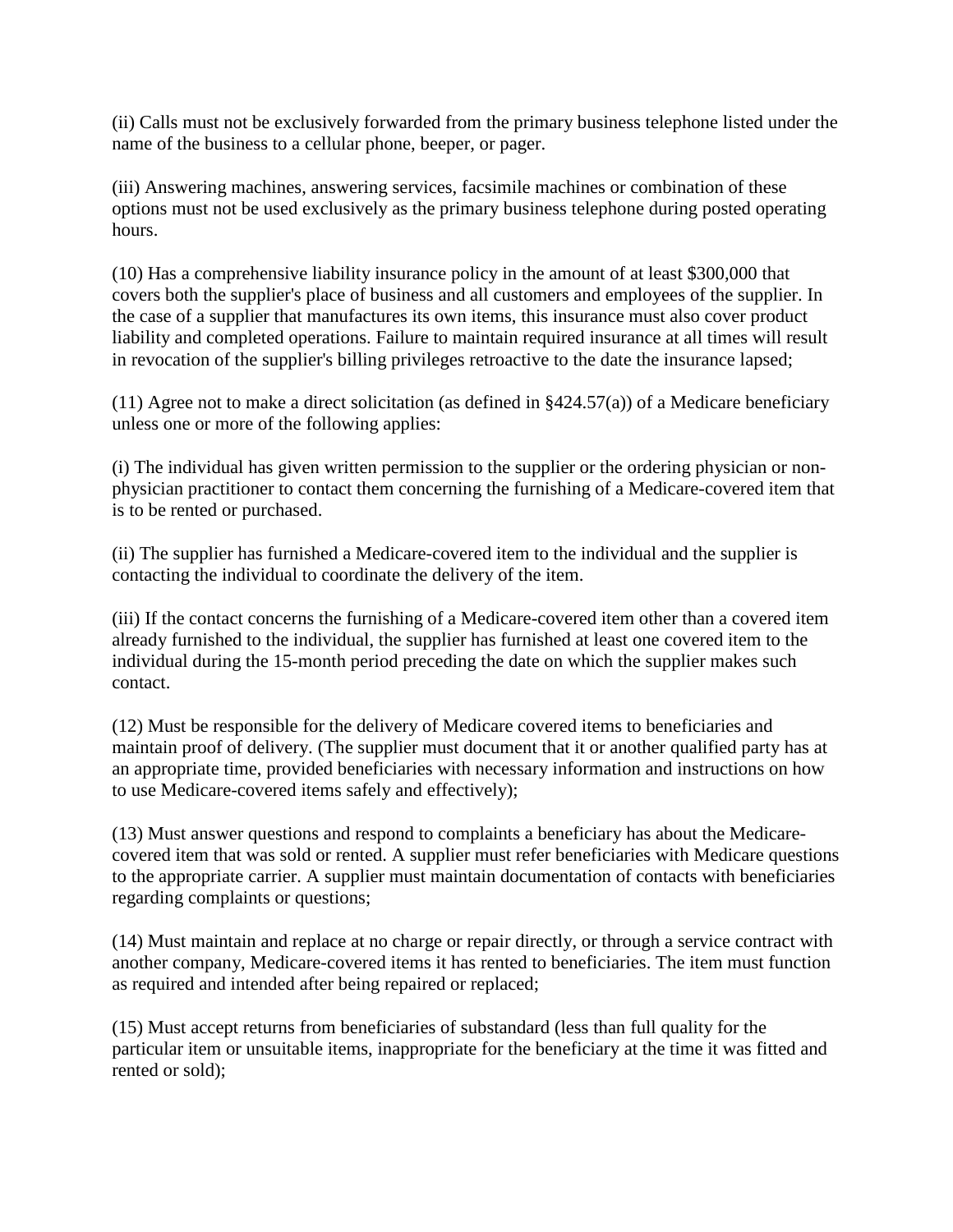(16) Must disclose these supplier standards to each beneficiary to whom it supplies a Medicarecovered item;

(17) Must comply with the disclosure provisions in §420.206 of this subchapter;

(18) Must not convey or reassign a supplier number;

(19) Must have a complaint resolution protocol to address beneficiary complaints that relate to supplier standards in paragraph (c) of this section and keep written complaints, related correspondence and any notes of actions taken in response to written and oral complaints. Failure to maintain such information may be considered evidence that supplier standards have not been met. (This information must be kept at its physical facility and made available to CMS, upon request.);

(20) Must maintain the following information on all written and oral beneficiary complaints, including telephone complaints, it receives:

(i) The name, address, telephone number, and health insurance claim number of the beneficiary.

(ii) A summary of the complaint; the date it was received; the name of the person receiving the complaint, and a summary of actions taken to resolve the complaint.

(iii) If an investigation was not conducted, the name of the person making the decision and the reason for the decision.

(21) Provides to CMS, upon request, any information required by the Medicare statute and implementing regulations.

(22) All suppliers of DMEPOS and other items and services must be accredited by a CMSapproved accreditation organization in order to receive and retain a supplier billing number. The accreditation must indicate the specific products and services, for which the supplier is accredited in order for the supplier to receive payment for those specific products and services.

(23) All DMEPOS suppliers must notify their accreditation organization when a new DMEPOS location is opened. The accreditation organization may accredit the new supplier location for three months after it is operational without requiring a new site visit.

(24) All DMEPOS supplier locations, whether owned or subcontracted, must meet the DMEPOS quality standards and be separately accredited in order to bill Medicare. An accredited supplier may be denied enrollment or their enrollment may be revoked, if CMS determines that they are not in compliance with the DMEPOS quality standards.

(25) All DMEPOS suppliers must disclose upon enrollment all products and services, including the addition of new product lines for which they are seeking accreditation. If a new product line is added after enrollment, the DMEPOS supplier will be responsible for notifying the accrediting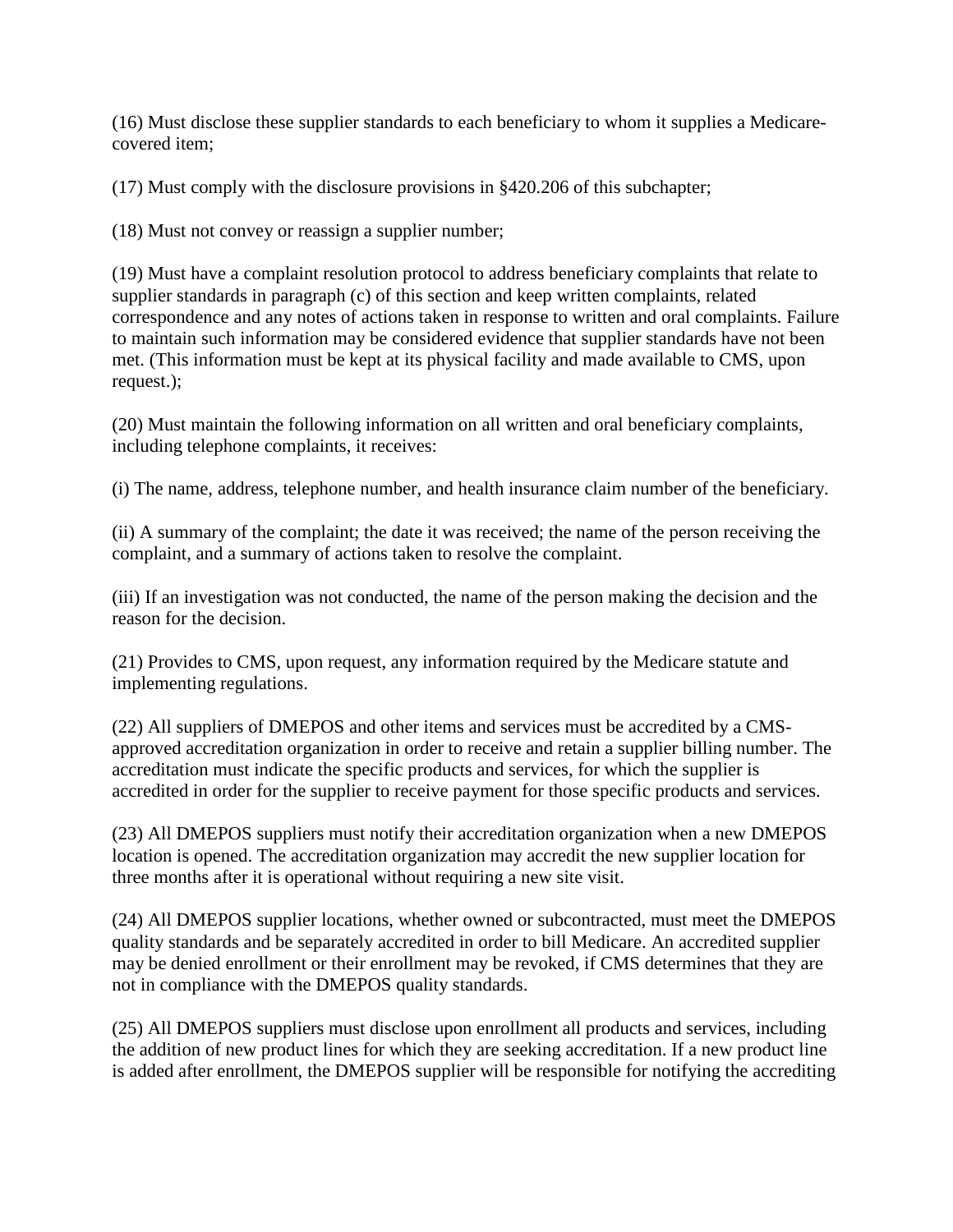body of the new product so that the DMEPOS supplier can be re-surveyed and accredited for these new products.

(26) Must meet the surety bond requirements specified in paragraph (d) of this section.

(27) Must obtain oxygen from a State-licensed oxygen supplier (applicable only to those suppliers in States that require oxygen licensure.)

(28) Is required to maintain ordering and referring documentation consistent with the provisions found in §424.516(f)

(29)(i) Except as specified in paragraph (c)(29)(ii) of this section, is prohibited from sharing a practice location with any other Medicare supplier or provider.

(ii) The prohibition specified in paragraph  $(c)(29)(i)$  of this section is not applicable at a practice location that meets one of the following:

(A) Where a physician whose services are defined in section  $1848(i)(3)$  of the Act or a nonphysician practitioner, as described in section 1842(b)(18)(C) of the Act, furnishes items to his or her own patient as part of his or her professional service.

(B) Where a physical or occupational therapist whose services are defined in sections 1861(p) and 1861(g) of the Act, furnishes items to his or her own patient as part of his or her professional service.

(C) Where a DMEPOS supplier is co-located with and owned by an enrolled Medicare provider (as described in §489.2(b) of this chapter). The DMEPOS supplier—

*(1)* Must operate as a separate unit; and

*(2)* Meet all other DMEPOS supplier standards.

 $(30)(i)$  Except as specified in paragraph  $(c)(30)(ii)$  of this section, is open to the public a minimum of 30 hours per week.

(ii) The provision of paragraph  $(c)(30)(i)$  of this section is not applicable at a practice location where a—

(A) Physician whose services are defined in section 1848(j)(3) of the Act furnishes items to his or her own patient(s) as part of his or her professional service;

(B) Licensed non-physician practitioners whose services are defined in sections 1861(p) and  $1861(g)$  of the Act furnishes items to his or her own patient(s) as part of his or her professional service; or

(C) DMEPOS supplier is working with custom made orthotics and prosthetics.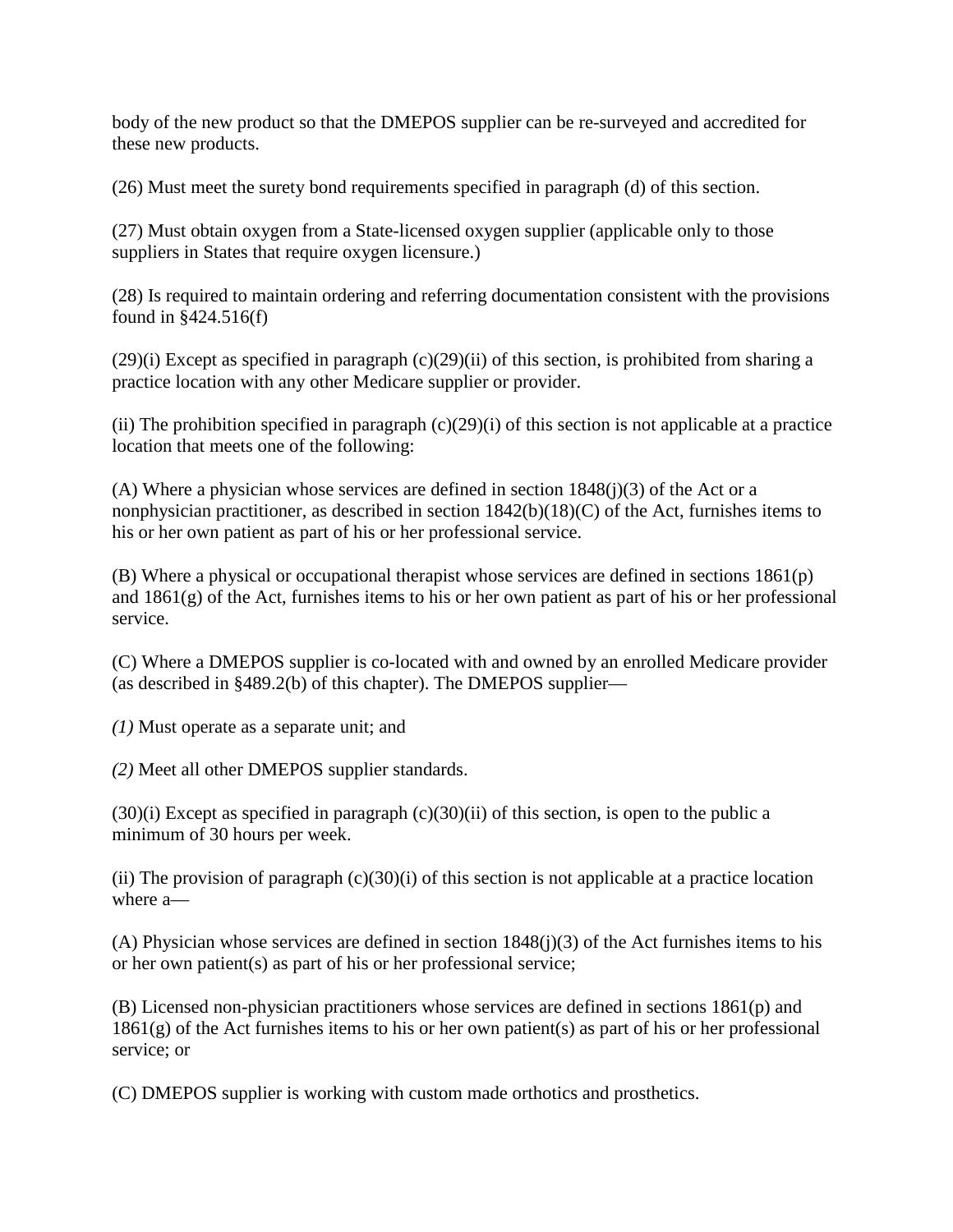(d) *Failure to meet standards.* CMS will revoke a supplier's billing privileges if it is found not to meet the standards in paragraphs (b) and (c) of this section. (The revocation is effective 15 days after the entity is sent notice of the revocation, as specified in §405.874 of this subchapter.)

(e) *Failure to meet standards* —(1) *Revocation.* CMS revokes a supplier's billing privileges if it is found not to meet the standards in paragraphs (b) and (c) of this section. Except as otherwise provided in this section, the revocation is effective 30 days after the entity is sent notice of the revocation, as specified in §405.874 of this subchapter.

(2) *Overpayments associated with final adverse actions.* CMS or a CMS contractor may reopen (in accordance with §405.980 of this chapter) all Medicare claims paid on or after the date of a final adverse action (as defined in paragraph (a) of this section) in order to establish an overpayment determination.

(f) *Payment prohibition.* No Medicare payment will be made to the supplier of a CPAP device if that supplier, or its affiliate, is directly or indirectly the provider of the sleep test used to diagnose the beneficiary with obstructive sleep apnea. This prohibition does not apply if the sleep test is an attended facility-based polysomnogram.

[65 FR 60377, Oct. 11, 2000, as amended at 71 FR 48409, Aug. 18, 2006; 73 FR 69939, Nov. 19, 2008; 75 FR 52648, Aug. 27, 2010]

**Editorial Note:** At 74 FR 198, Jan. 2, 2009, §424.57 was amended by redesignating paragraphs (d) and (e) as paragraphs (e) and (f), adding a new paragraph (d) and in newly redesignated paragraph (e), by removing the cross-reference, "paragraphs (b) and (c)" and adding the crossreference "paragraphs (b), (c), and (d)" however, these amendments could not be incorporated due to inaccurate amendatory instruction. For the convenience of the user, the added text is set forth as follows:

## **§ 424.57 Special payment rules for items furnished by DMEPOS suppliers and issuance of DMEPOS supplier billing privileges.**

(d) *Surety bonds requirements* —(1) *Effective date of surety bond requirements* . (i) *DMEPOS suppliers seeking enrollment or with a change in ownership*. Except as provided in paragraph  $(d)(15)$  of this section, beginning May 4, 2009, DMEPOS suppliers seeking to enroll or to change the ownership of a supplier of DMEPOS must meet the requirements of paragraph (d) of this section for each assigned NPI for which the DMEPOS supplier is seeking to obtain Medicare billing privileges.

(ii) *Existing DMEPOS suppliers* . Except as provided in paragraph (d)(15) of this section, beginning October 2, 2009, each Medicare-enrolled DMEPOS supplier must meet the requirements of paragraph (d) of this section for each assigned NPI to which Medicare has granted billing privileges.

(2) *Minimum requirements for a DMEPOS supplier* . (i) A supplier enrolling in the Medicare program, making a change in ownership, or responding to a revalidation or reenrollment request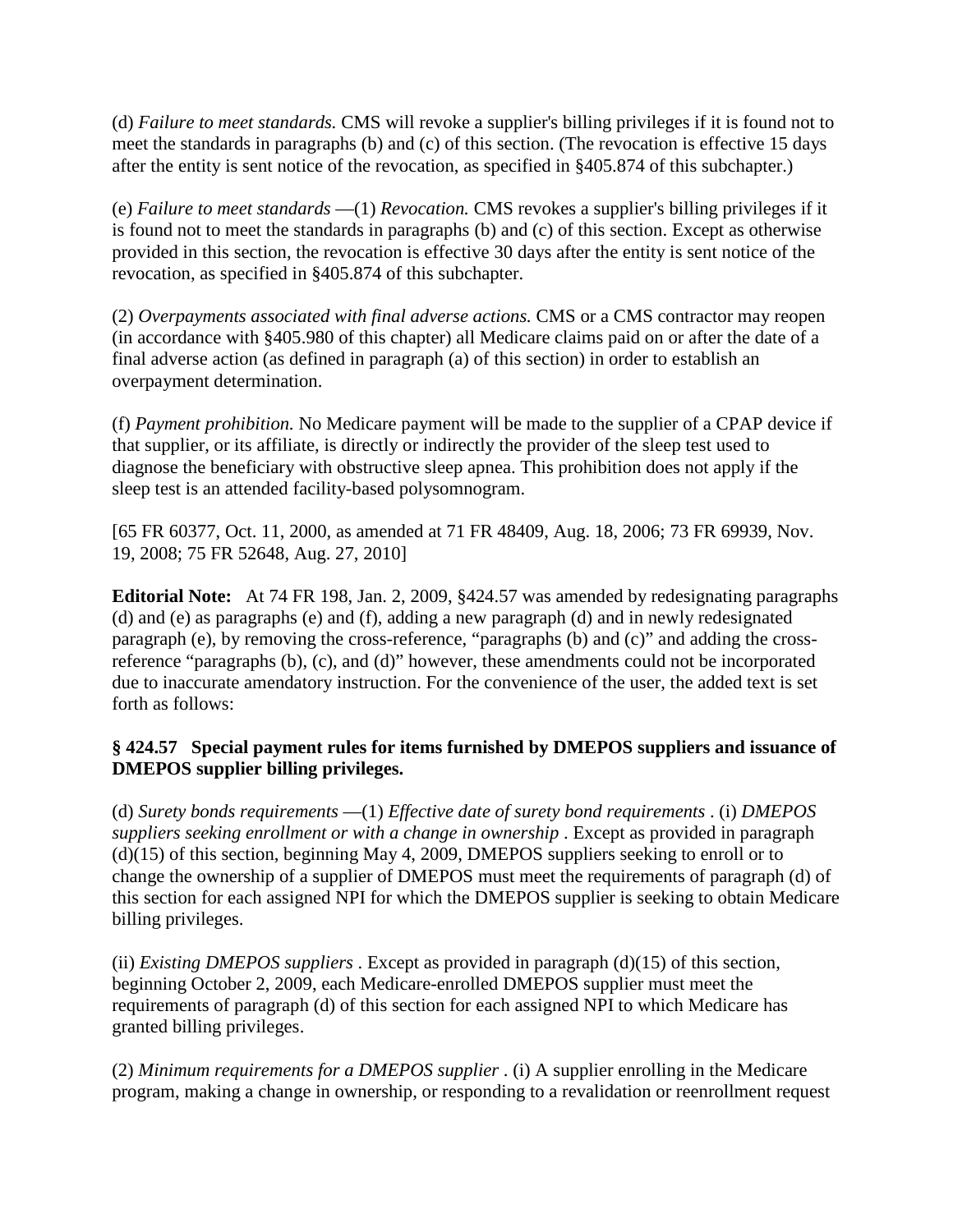must submit to the NSC a surety bond from an authorized surety of \$50,000 and if required by the NSC an elevated bond amount as described in paragraph (d)(3) of this section with its paper or electronic Medicare enrollment application (CMS–855S, OMB number 0938–0685). The term of the initial surety bond must be effective on the date that the application is submitted to the NSC.

(ii) A supplier that seeks to become an enrolled DMEPOS supplier through a purchase or transfer of assets or ownership interest must submit to the NSC a surety bond from an authorized surety of \$50,000 and if required by the NSC an elevated bond amount as described in paragraph (d)(3) of this section that is effective from the date of the purchase or transfer in order to exercise billing privileges as of that date. If the bond is effective at a later date, the effective date of the new DMEPOS supplier billing privileges is the effective date of the surety bond as validated by the NSC.

(iii) A DMEPOS supplier enrolling a new practice location must submit to the NSC a new surety bond from an authorized surety or an amendment or rider to the existing bond, showing that the new practice location is covered by an additional base surety bond of \$50,000 or, as necessary, an elevated surety bond amount as described in paragraph (d)(3) of this section.

(3) *Elevated surety bond amounts* . (i) If required, a DMEPOS supplier must obtain and maintain a base surety bond in the amount of \$50,000 as specified in paragraph (d)(2) of this section and an elevated surety bond in the amount prescribed by the NSC as described in paragraph  $(d)(3)(ii)$ of this section.

(ii) The NSC prescribes an elevated surety bond amount of \$50,000 per occurrence of an adverse legal action within the 10 years preceding enrollment, revalidation, or reenrollment, as defined in paragraph (a) of this section.

(4) *Type and terms of the surety bond* . (i) *Type of bond* . A DMEPOS supplier must submit a bond that is continuous.

(ii) *Minimum requirements of liability coverage* . (A) The terms of the bond submitted by a DMEPOS supplier for the purpose of complying with this section must meet the minimum requirements of liability coverage (\$50,000) and surety and DMEPOS supplier responsibility as set forth in this section.

(B) CMS requires a supplier to submit a bond that on its face reflects the requirements of this section. CMS revokes or denies a DMEPOS supplier's billing privileges based upon the submission of a bond that does not reflect the requirements of paragraph (d) of this section.

(5) *Specific surety bond requirements* . (i) The bond must guarantee that the surety will, within 30 days of receiving written notice from CMS containing sufficient evidence to establish the surety's liability under the bond of unpaid claims, CMPs, or assessments, pay CMS a total of up to the full penal amount of the bond in the following amounts: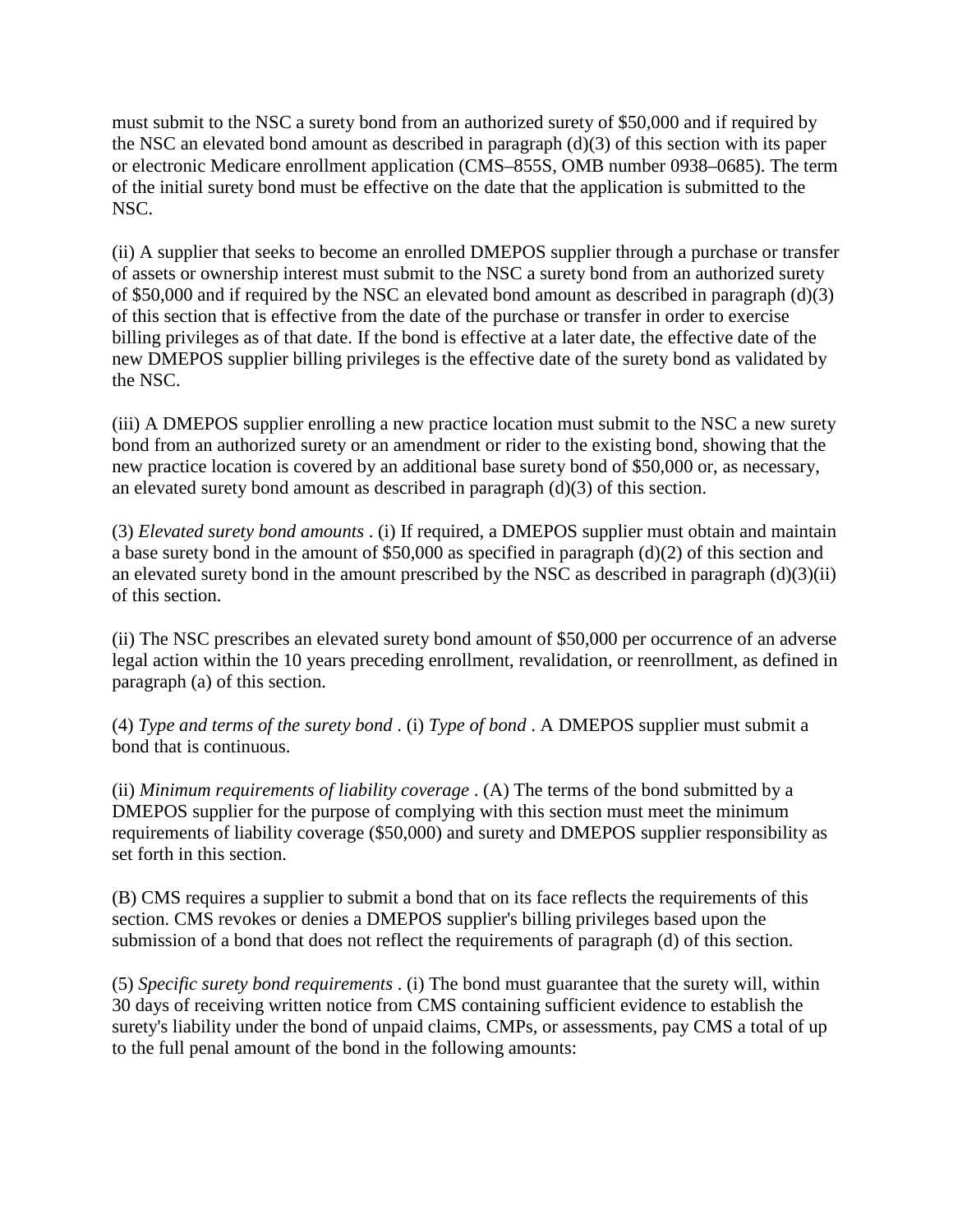(A) The amount of any unpaid claim, plus accrued interest, for which the DMEPOS supplier is responsible.

(B) The amount of any unpaid claims, CMPs, or assessments imposed by CMS or OIG on the DMEPOS supplier, plus accrued interest.

(ii) The bond must provide the following: The surety is liable for unpaid claims, CMPs, or assessments that occur during the term of the bond.

(iii) If the DMEPOS supplier fails to furnish a bond meeting the requirements of paragraph (d) of this section, fails to submit a rider when required, or if the DMEPOS supplier's billing privileges are revoked, the last bond or rider submitted by the DMEPOS supplier remains in effect until the last day of the surety bond coverage period and the surety remains liable for unpaid claims, CMPs, or assessments that—

(A) CMS or the OIG imposes or asserts against the DMEPOS supplier based on overpayments or other events that took place during the term of the bond or rider; and

(B) Were imposed or assessed by CMS or the OIG during the 2 years following the date that the DMEPOS supplier failed to submit a bond or required rider, or the date the DMEPOS supplier's billing privileges were terminated, whichever is later.

(6) *Cancellation of a bond and lapse of surety bond coverage* . (i) A DMEPOS supplier may cancel its surety bond and must provide written notice at least 30 days before the effective date of the cancellation to the NSC and the surety.

(ii) Cancellation of a surety bond is grounds for revocation of the DMEPOS supplier's Medicare billing privileges unless the DMEPOS supplier provides a new bond before the effective date of the cancellation. The liability of the surety continues through the termination effective date.

(iii) If CMS receives notification of a lapse in bond coverage from the surety, the DMEPOS supplier's billing privileges are revoked. During this lapse, Medicare does not pay for items or services furnished during the gap in coverage, and the DMEPOS supplier is held liable for the items or services (that is, the DMEPOS supplier would not be permitted to charge the beneficiary for the items or services).

(iv) The surety must immediately notify the NSC if there is a lapse in the surety's coverage of the DMEPOS supplier's coverage.

(7) *Actions under the surety bond* . The bond must provide that actions under the bond may be brought by CMS or by CMS contractors.

(8) *Required surety information on the surety bond* . The bond must provide the surety's name, street address or post office box number, city, state, and zip code.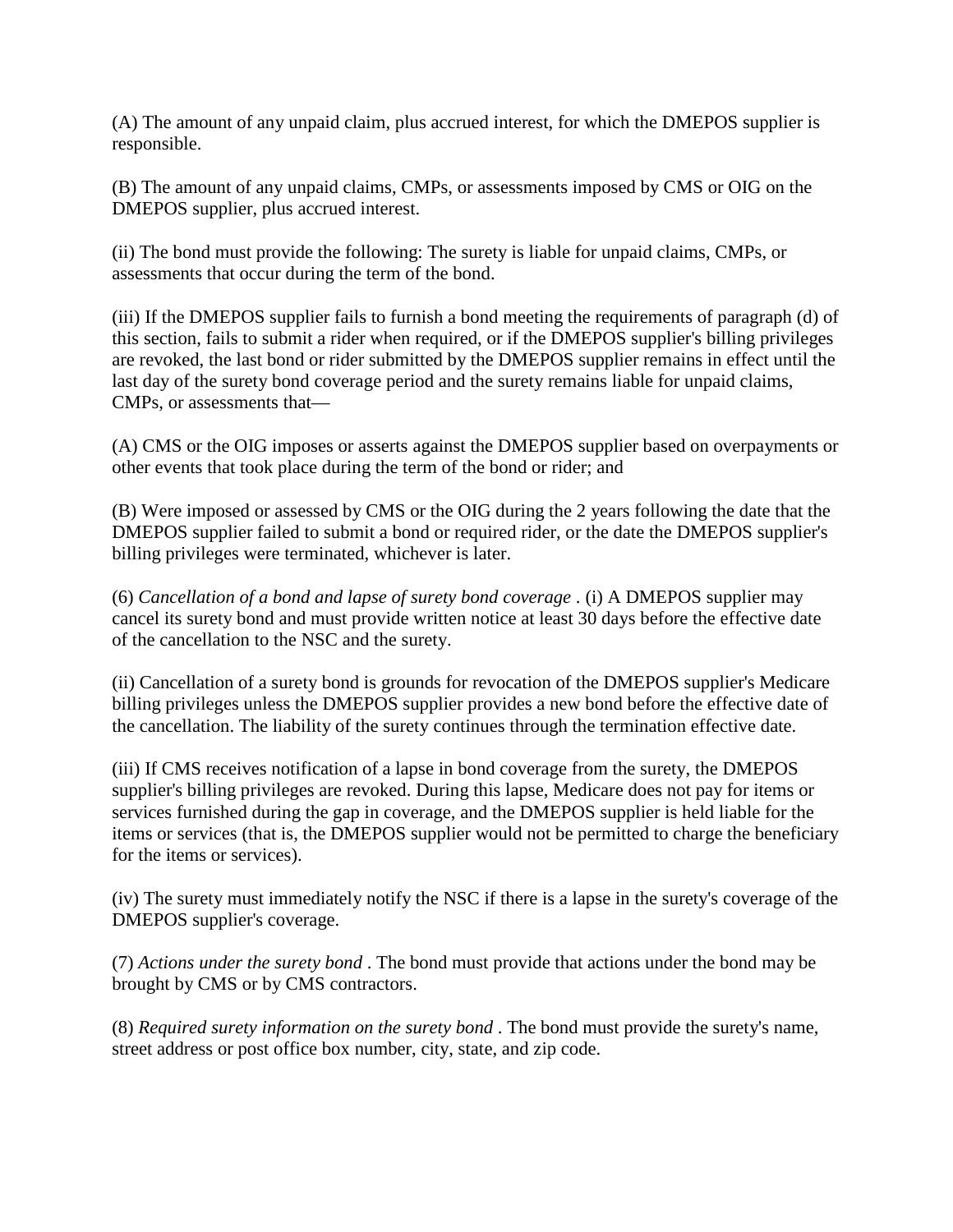(9) *Change of surety* . A DMEPOS supplier that obtains a replacement surety bond from a different surety to cover the remaining term of a previously obtained bond must submit the new surety bond to the NSC at least 30 days prior to the expiration of the previous surety bond. There must be no gap in the coverage of the surety bond periods. If a gap in coverage exists, the NSC revokes the supplier's billing privileges and does not pay for any items or services furnished by the DMEPOS supplier during the period for which no bond coverage was available. If a DMEPOS supplier changes its surety during the term of the bond, the new surety is responsible for any overpayments, CMPs, or assessments incurred by the DMEPOS supplier beginning with the effective date of the new surety bond. The previous surety is responsible for any overpayments, CMPs, or assessments that occurred up to the date of the change of surety.

(10) *Parties to the surety bond* . The surety bond must name the DMEPOS supplier as Principal, CMS as Obligee, and the surety (and its heirs, executors, administrators, successors and assignees, jointly and severally) as surety.

(11) *Effect of DMEPOS supplier's failure to obtain, maintain, and timely file a surety bond* . (i) CMS revokes the DMEPOS supplier's billing privileges if an enrolled supplier fails to obtain, file timely, or maintain a surety bond as specified in this subpart and CMS instructions. Notwithstanding paragraph (e) of this section, the revocation is effective the date the bond lapsed and any payments for items furnished on or after that date must be repaid to CMS by the DMEPOS supplier.

(ii) CMS denies billing privileges to a supplier if the supplier seeking to become an enrolled DMEPOS supplier fails to obtain and file timely a surety bond as specified with this subpart and CMS instructions.

(12) *Evidence of DMEPOS supplier's compliance.* CMS may at any time require a DMEPOS supplier to show compliance with the requirements of paragraph (d) of this section.

(13) *Effect of subsequent DMEPOS supplier payment.* If a surety has paid an amount to CMS on the basis of liability incurred under a bond and CMS subsequently collects from the DMEPOS supplier, in whole or in part, on the unpaid claim, CMPs, or assessment that was the basis for the surety's liability, CMS reimburses the surety the amount that it collected from the DMEPOS supplier, up to the amount paid by the surety to CMS, provided the surety has no other liability to CMS under the bond.

(14) *Effect of review reversing determination* . If a surety has paid CMS on the basis of liability incurred under a surety bond and to the extent the DMEPOS supplier that obtained the bond is subsequently successful in appealing the determination that was the basis of the unpaid claim, CMP, or assessment that caused the DMEPOS supplier to pay CMS under the bond, CMS refunds the DMEPOS supplier the amount the DMEPOS supplier paid to CMS to the extent that the amount relates to the matter that was successfully appealed, provided all review, including judicial review, has been completed on the matter.

(15) *Exception to the surety bond requirement* —(i) *Qualifying entities and requirements.* (A) Government-operated DMEPOS suppliers are provided an exception to the surety bond